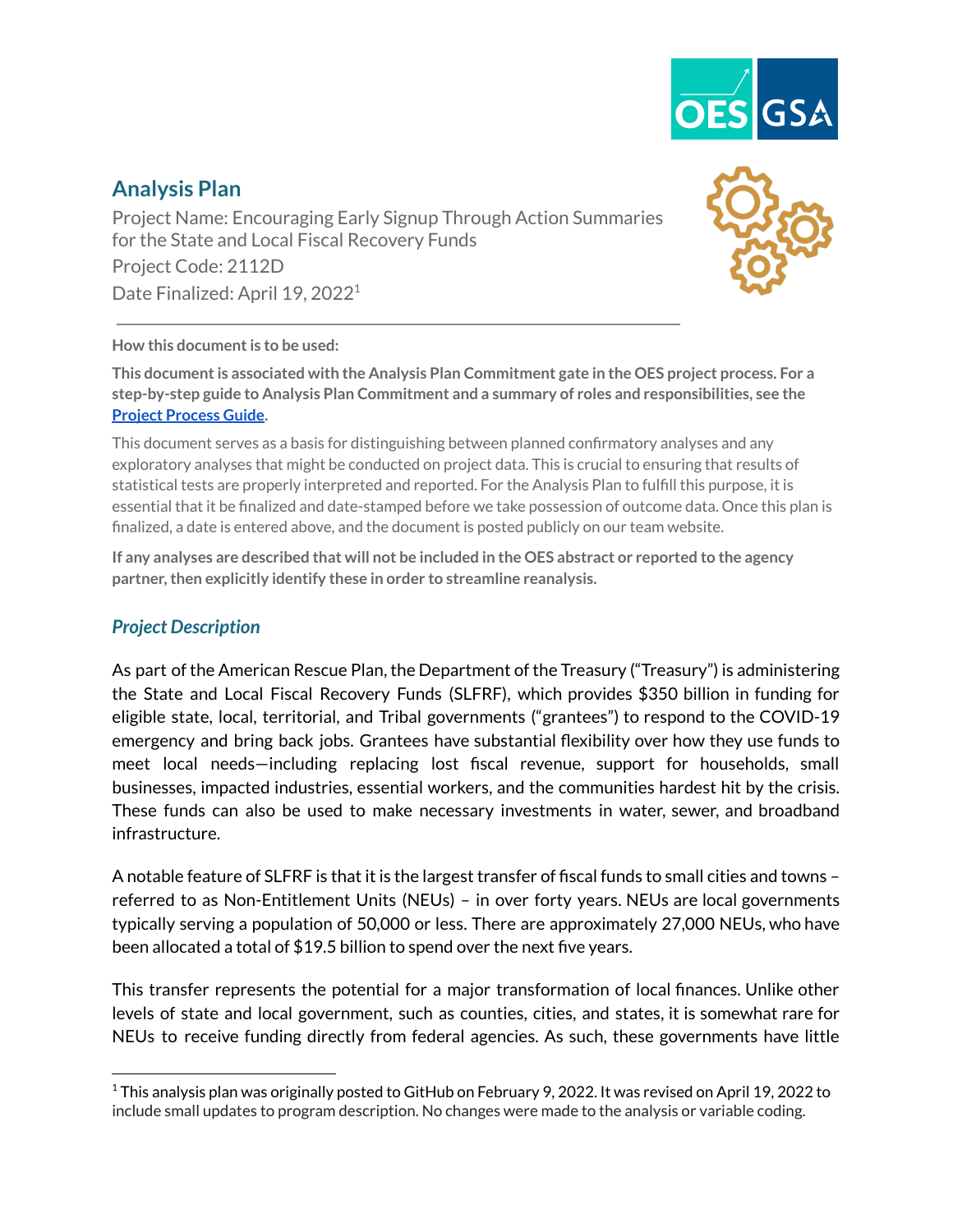prior experience working directly with federal funds. As a result, states play a large role in mediating NEUs' relationship with Treasury. To allocate funds to NEUs, Treasury first developed a list of potentially eligible governments using Census Gazeteer data on the 2019 population count of incorporated places and county subdivisions. States received a lump sum payment for the NEUs in their jurisdiction in an amount proportional to their 2019 population counts, and are responsible for distributing payments to NEUs. In order to receive funding, NEUs need to provide information and documentation to states. However, to account for their use of these funds, NEUs must also send quarterly or annual reports depending on total allocation to Treasury about their spending. We refer to these reports throughout as "spending reports." The deadline for the first set of spending report submission for all NEUs is April 30 (annual and quarterly filers).

A major question for Treasury, therefore, is how to best incentivize NEUs to accomplish program goals and comply with reporting requirements, given the sheer number of NEUs and their infrequent contact with federal agencies. The purpose of this project is to pilot and test the most effective way that Treasury can communicate with NEUs to increase the rates at which they sign up on Treasury's portal, which is a necessary step that NEUs must take in order to submit their spending reports. This study tests email communication strategies, including adding an action summary to the body of the email or action statement to the email subject line.

### *Preregistration Details*

This Analysis Plan will be posted on the OES GitHub before outcome data are analyzed. The plan will be gated while it is reviewed by Treasury.

### *Hypotheses*

We hypothesize that adding a concise plan of action to the email body  $-$  the "concise summary treatment" — will increase the proportion of NEUs on the portal and will lead to more timely signup.

Importantly, we assume there is no effect of the concise summary treatment on the probability of opening the email.

We hypothesize that changing the subject line from the default to the "simplified subject line treatment" will increase the proportion of NEUs on the portal and will lead to more timely signup.

We hypothesize that the simplified subject line treatment will increase the probability of recipients opening the emails.

## *Data and Data Structure*

This section describes variables that will be analyzed, as well as changes that will be made to the raw data with respect to data structure and variables.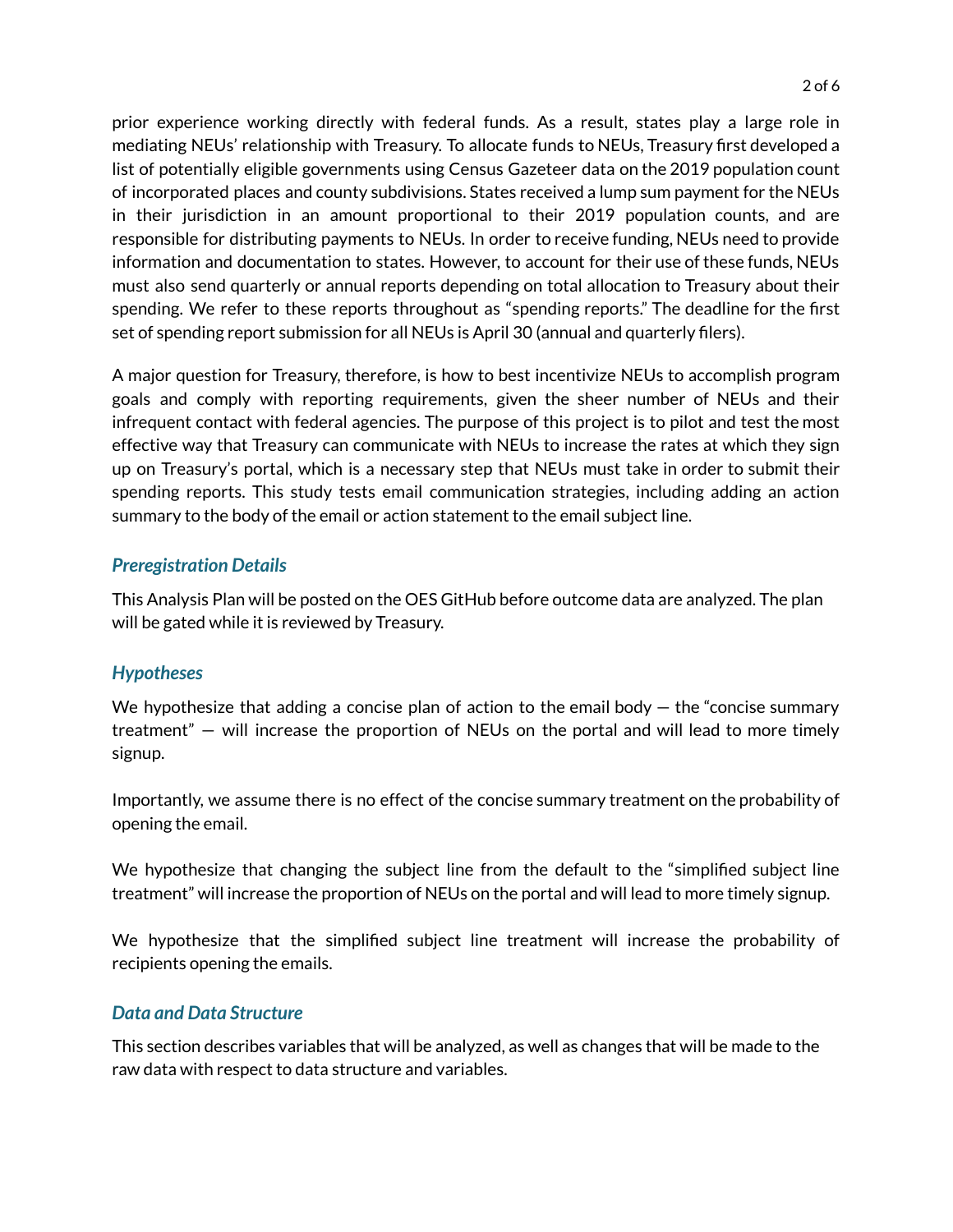#### **Data Source(s):**

We expect to receive two datasets: one tracking the email communication campaign and the other the reporting portal. We expect that the communication data will reveal whether an email was opened or not. The reporting portal data will list the date at which an NEU joined the reporting portal.

### **Outcomes to Be Analyzed:**

Recall we measure outcomes at two points: one day after the email is sent (February 11, 2022), and then again two weeks after the email is sent (February 24, 2022). There are two primary outcomes of interest. First, the proportion of NEUs that have signed up to the portal by the measurement date. Second, the proportion of NEUs that have opened the email by the measurement date. As a secondary measure that captures the timing of signup, we also plan to measure the number of days that an NEU has been on the portal by the measurement date (0 for those who have not yet signed up).

#### **Imported Variables:**

We expect to merge three datasets into one. We will start with the randomization dataset, which will contain primary and secondary email addresses, the randomization ID used to randomize, the treatment conditions, as well as other information on the NEUs in the study (state, name, etc.). Into this dataset, we will merge two variables from the portal data: first, whether the NEU has signed up for the portal by the first and second measurement dates; second, the date at which those who have signed up did sign up. Finally, we will merge in the date at which recipients opened the email (blank if they have not opened).

### **Transformations of Variables:**

From the raw data above, we will construct two versions of the following variables, one for each of the measurement dates:

- **1. signed\_up** a binary variable indicating whether the NEU has signed up for the portal by the measurement date.
- **2. opened\_email** a binary variable indicating whether either of the two email recipients opened the email by the measurement date.
- **3. days\_on\_portal** a variable counting the number of days the NEU has been signed up to the portal, including 0 for those who have not signed up, by the measurement date.

### **Transformations of Data Structure:**

We will create a panel version of the data for graphing purposes. Specifically, we will track rates of signup and email opening by treatment status.

### **Data Exclusion:**

NEUs for whom no valid primary or secondary email address was listed were dropped.

### **Treatment of Missing Data:**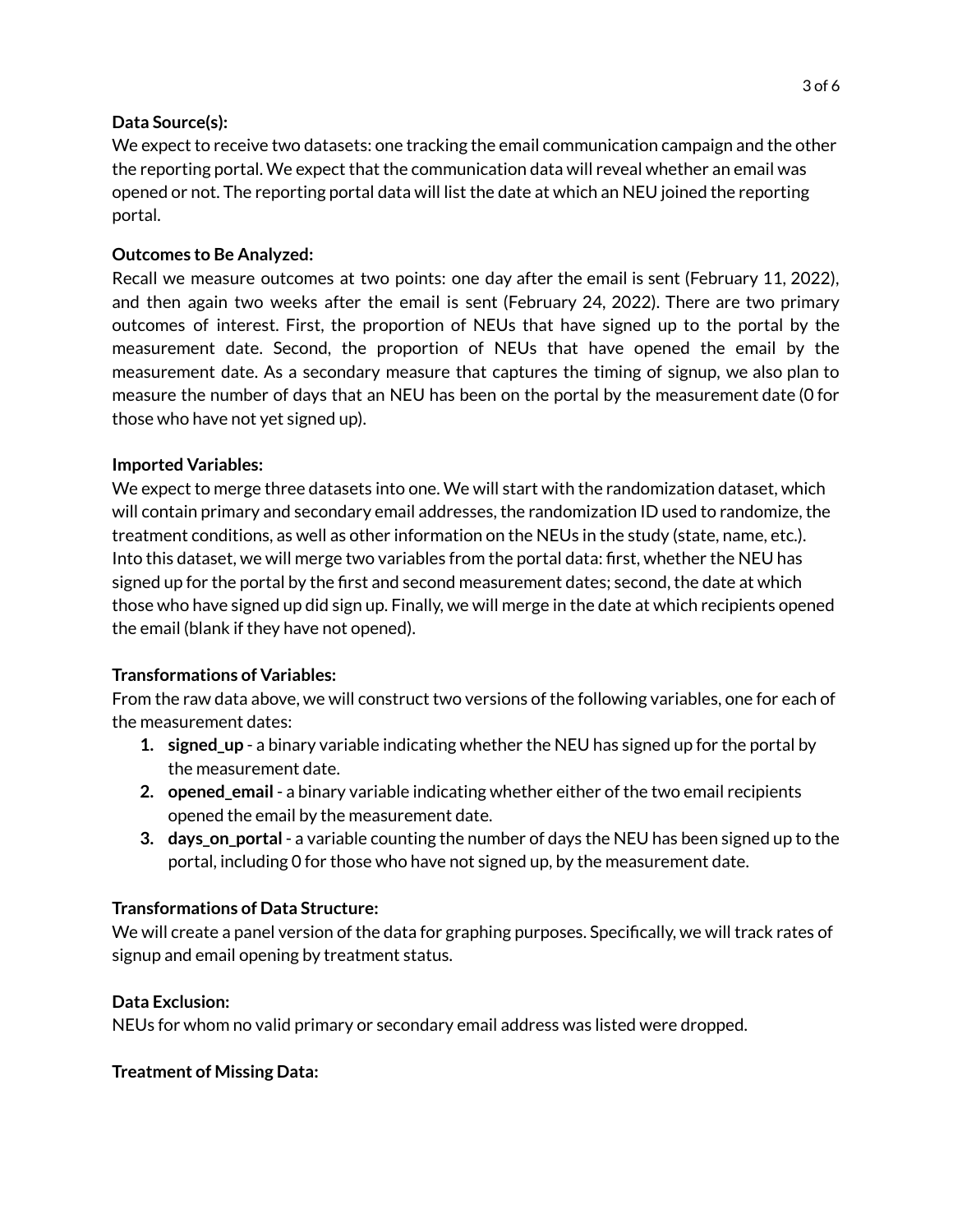We do not anticipate any missing data for portal signup outcomes. It is possible that email opening data may be missing for some units. While it is possible that such data may be correlated with other outcomes, we do not expect that it will be affected by the treatment and so do not anticipate any issues of differential attrition.

## *Descriptive Statistics, Tables, & Graphs*

We will create a time series plot tracking rates of signup and email opening by treatment status.

## *Statistical Models & Hypothesis Tests*

This section describes the statistical models and hypothesis tests that will make up the analysis including any follow-ups on effects in the main statistical model and any exploratory analyses that can be anticipated prior to analysis.

#### **Statistical Models:**

In generic terms, the main specification will be a linear regression of the outcome on one binary treatment indicator, including fixed effects for blocks. If a pre-treatment measure of the outcome is available, we will include this in the regression as well. We will estimate coefficient standard errors using a cluster-robust, CR2, estimator clustered at the randomization ID level. We plan to use the lm\_robust function from the estimatr package for R.

#### **Confirmatory Analyses:**

We expect that not everyone who we seek to treat will be treated. First, not everyone will receive emails due to the addresses malfunctioning / bounceback. Second, not everyone will be treated with the content of the email because not everyone will open the emails. With this in mind, our strategy seeks to estimate complier average causal effects (CACEs), rather than intent-to-treat effects (ITTs).

We assume the treatment does not affect bounceback. Provided we do not find a statistically significant effect of the treatment on bounceback, we plan to subset our analyses to NEUs where at least one email address did not bounce back. If we do find a statistically significant effect on bounceback, we will resort to ITT analyses and will not subset.

We define any NEU where at least one email address does not bounce back as a complier with the subject line treatment. We cannot measure spam filtering or attention by recipients to their inboxes so simply interpret such NEUs to have received the email and been treated with the subject line.

We assume that the body of the email does not affect the probability that it is opened. We test this assumption by estimating the effect of the email body treatment on the probability the email is opened. If we find a statistically significant effect, we will conduct ITT analyses without subsetting. If, instead, we find no statistically significant effect, we will subset the analysis to email openers in order to estimate the effect of the content on openers. This is where the 2x2 factorial comes in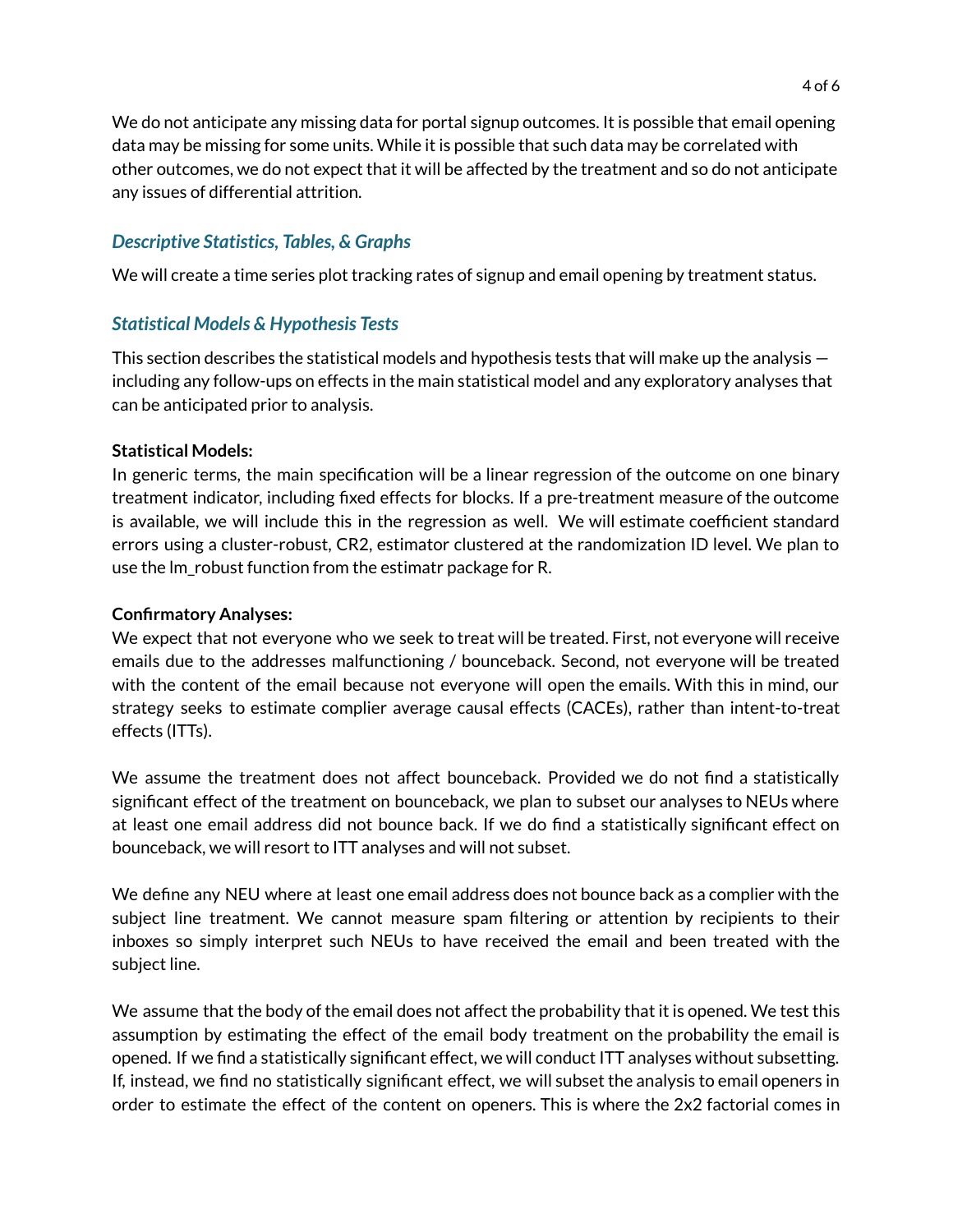handy. We can estimate the effect of content among those the control subject line induces to open the email separately from the effect of the content among those whom the treatment subject line induces to open the email. The average of these estimates, obtained through the regression, tells us the average effect of the content on openers.

With these decision rules in place, we will conduct 6 analyses in total using the regression estimator described above:

- The CACE (or ITT) of the email content treatment on the proportion of NEUs who sign up for the portal by the two measurement dates.
- The CACE (or ITT) of the subject line treatment on the proportion of NEUs who have opened the email by the two measurement dates.
- The CACE (or ITT) of the subject line treatment on the proportion of NEUs who sign up for the portal by the two measurement dates.

## **Exploratory Analysis:**

We will use the same regressions specification as above to conduct the following exploratory analyses:

- The CACE (or ITT) of the email content treatment on the average number of days NEUs have had an account on the portal by the measurement date.
- Heterogeneous effects analysis on all main outcomes, looking at the interaction between the treatment indicator and whether the cluster is "big" (larger than 1) or "small" (of size 1).
- Heterogeneous effects analysis on all main outcomes, looking at the interaction between the treatment indicator and whether the state has disbursed funds to NEUs by the measurement date.
- Interrupted time series analysis of the effect of the email campaign as a whole, comparing the week before the campaign to the week after. We will use the CausalImpact package for R, with default parameters.

## **Inference Criteria, Including Any Adjustments for Multiple Comparisons:**

As a robustness check, we will estimate ITTs for any analysis in which the main analysis sought a CACE. For example, if we fail to reject the null hypothesis of no effect for any unit with respect to the effect of the email content on the probability of opening an email, then we will estimate the CACE of the email content on the probability of having signed onto the portal by subsetting to email openers. As a robustness check, we would also estimate the ITT of the email content on the probability of having signed onto the portal by avoiding subsetting altogether.

We will calculate two tailed p-values using randomization inference with 10,000 draws from the sampling distribution of the estimators under the sharp null of no effect for any unit.